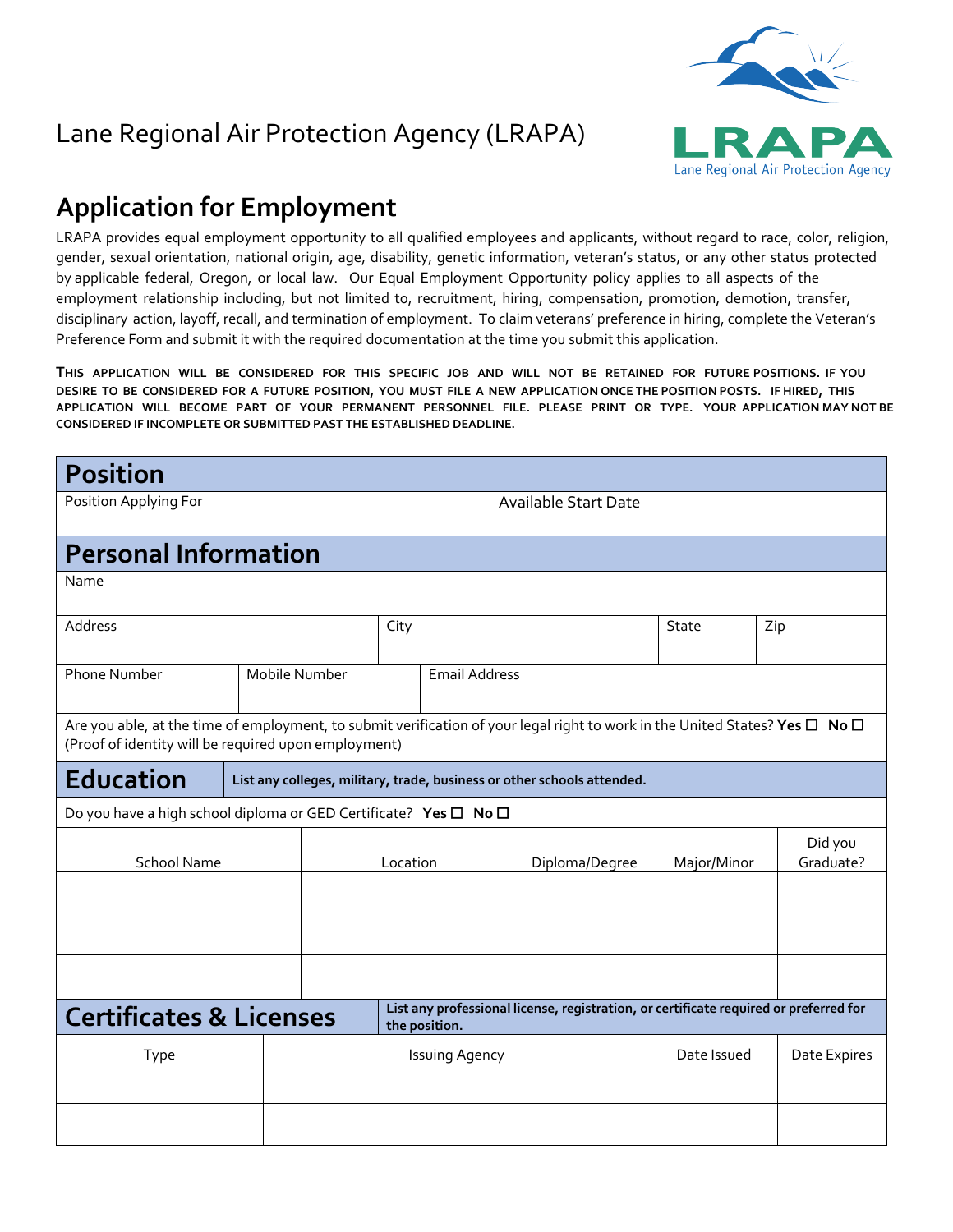| <b>References</b>                                                                                                                                                                                                                                                                                                                                                                                                                                                                                                                    |  |       |              |                                               |                               |       |  |
|--------------------------------------------------------------------------------------------------------------------------------------------------------------------------------------------------------------------------------------------------------------------------------------------------------------------------------------------------------------------------------------------------------------------------------------------------------------------------------------------------------------------------------------|--|-------|--------------|-----------------------------------------------|-------------------------------|-------|--|
| Name                                                                                                                                                                                                                                                                                                                                                                                                                                                                                                                                 |  | Title |              | Company                                       |                               | Phone |  |
|                                                                                                                                                                                                                                                                                                                                                                                                                                                                                                                                      |  |       |              |                                               |                               |       |  |
|                                                                                                                                                                                                                                                                                                                                                                                                                                                                                                                                      |  |       |              |                                               |                               |       |  |
|                                                                                                                                                                                                                                                                                                                                                                                                                                                                                                                                      |  |       |              |                                               |                               |       |  |
| <b>Employment History</b>                                                                                                                                                                                                                                                                                                                                                                                                                                                                                                            |  |       |              |                                               |                               |       |  |
| This information in this section will be used to determine if you meet the minimum qualifications as outlined in the job announcement.<br>List ONLY the job(s) (paid, military or volunteer) where you obtained the experience that qualifies you for the job. Clearly describe all of<br>your duties, starting with your most recent job. Resumes will be accepted only if required on the job announcement and will not be<br>accepted in place of a completed application. If you need additional space, attach a separate sheet. |  |       |              |                                               |                               |       |  |
| Employer (1)                                                                                                                                                                                                                                                                                                                                                                                                                                                                                                                         |  |       | Job Title    |                                               | Dates Employed                |       |  |
| Address                                                                                                                                                                                                                                                                                                                                                                                                                                                                                                                              |  |       | City         | State                                         |                               | Zip   |  |
| <b>Supervisor Name</b>                                                                                                                                                                                                                                                                                                                                                                                                                                                                                                               |  |       | Phone Number | May we contact?<br>Yes $\square$ No $\square$ |                               |       |  |
| Reason for leaving                                                                                                                                                                                                                                                                                                                                                                                                                                                                                                                   |  |       |              |                                               |                               |       |  |
| Duties                                                                                                                                                                                                                                                                                                                                                                                                                                                                                                                               |  |       |              |                                               |                               |       |  |
|                                                                                                                                                                                                                                                                                                                                                                                                                                                                                                                                      |  |       |              |                                               |                               |       |  |
| Employer (2)                                                                                                                                                                                                                                                                                                                                                                                                                                                                                                                         |  |       | Job Title    |                                               | Dates Employed                |       |  |
| Address                                                                                                                                                                                                                                                                                                                                                                                                                                                                                                                              |  |       | City         | State                                         |                               | Zip   |  |
| <b>Supervisor Name</b>                                                                                                                                                                                                                                                                                                                                                                                                                                                                                                               |  |       | Phone Number |                                               | May we contact?<br>Yes □ No □ |       |  |
| Reason for leaving                                                                                                                                                                                                                                                                                                                                                                                                                                                                                                                   |  |       |              |                                               |                               |       |  |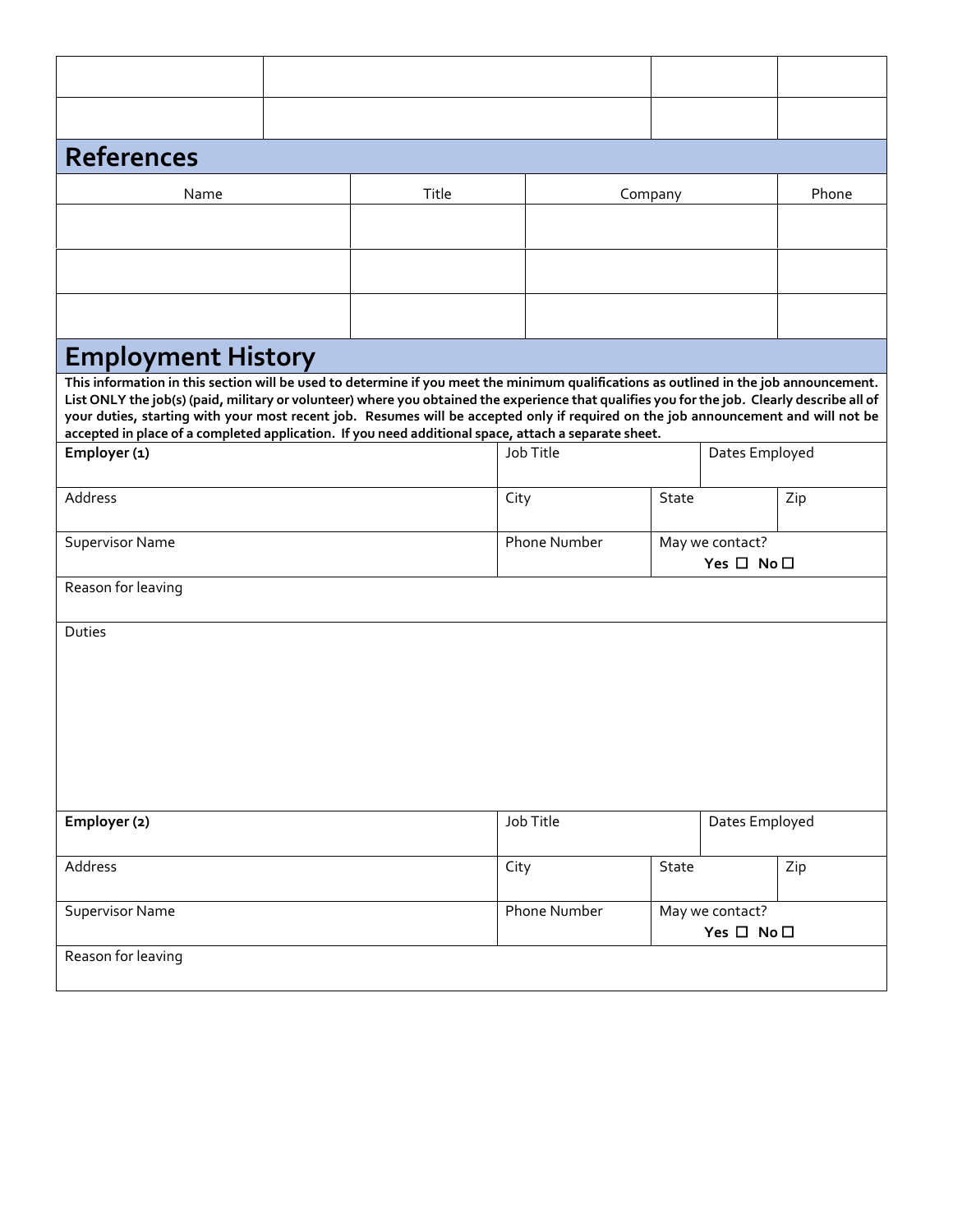| Employer (3)           | Job Title           |                                               | Dates Employed                   |              |
|------------------------|---------------------|-----------------------------------------------|----------------------------------|--------------|
| Address                | City                | State                                         |                                  | Zip          |
| Supervisor Name        | <b>Phone Number</b> |                                               | May we contact?<br>Yes $\square$ | No $\square$ |
| Reason for leaving     |                     |                                               |                                  |              |
| Duties                 |                     |                                               |                                  |              |
|                        |                     |                                               |                                  |              |
|                        |                     |                                               |                                  |              |
|                        |                     |                                               |                                  |              |
|                        |                     |                                               |                                  |              |
| Employer (4)           | Job Title           |                                               | Dates Employed                   |              |
| Address                | City                | State                                         |                                  | Zip          |
| <b>Supervisor Name</b> | Phone Number        | May we contact?<br>Yes $\square$ No $\square$ |                                  |              |
| Reason for leaving     |                     |                                               |                                  |              |
| Duties                 |                     |                                               |                                  |              |
|                        |                     |                                               |                                  |              |
|                        |                     |                                               |                                  |              |
|                        |                     |                                               |                                  |              |
|                        |                     |                                               |                                  |              |
|                        |                     |                                               |                                  |              |

Duties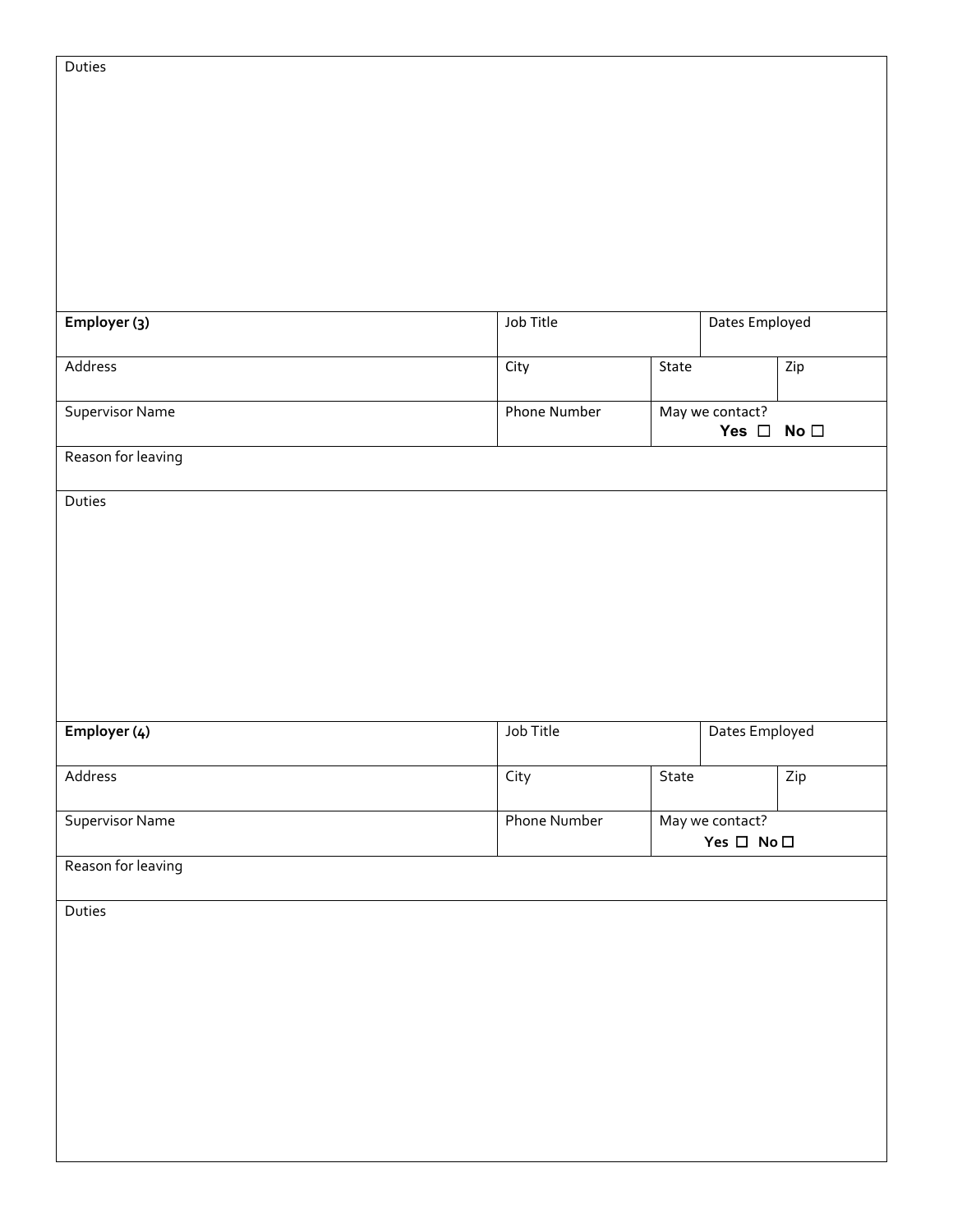## **Certification & Signature**

I hereby certify that all statements made in this application are true, and I agree and understand that any statement that is false, fraudulent, or misleading in this application or attached material, during the interview or screening process, or discovered in the course of any employment-related process (post hire) may result in the revoking of a job offer or termination of employment.

- I certify that all statements contained herein are true and complete.
- I understand that I must provide proof I am authorized to work in the United States, in accordance with federal law, if I am hired.
- I authorize the employing agency to verify the employment and education information provided in this employment application.
- I authorize my driving record to be checked if the position for which I am applying requires driving.
- I understand and agree to be subjected to a pre-employment drug screening and criminal history background check, if applicable.

Signature: \_\_\_\_\_\_\_\_\_\_\_\_\_\_\_\_\_\_\_\_\_\_\_\_\_\_\_\_\_\_\_\_\_\_\_\_\_\_\_\_\_\_\_\_\_\_\_\_\_\_\_\_\_\_\_\_\_\_\_\_\_ Date: \_\_\_\_\_\_\_\_\_\_\_\_\_\_\_\_\_\_\_\_\_

## **Veterans' Preference Form (ORS 408.230)**

Veterans who meet the minimum qualifications for a position open for recruitment may be eligible for preference in employment under Oregon law. If you are a Qualified Veteran or Qualified Disabled Veteran and would like to be granted preference in the selection and hiring process for a specific posted job, please fill out this Veterans' Preference Form and provide proof of eligibility by submitting a copy of form DD-214 or 215 (copy 4). This completed form and required supporting documentation must be submitted with your application in order for consideration for Veterans' Preference.

**Qualified Veteran Questions:** *Veterans' preference may be claimed if you check at least one of the boxes below and provide proof via form DD-214 or 215 (Copy 4)*

**ORS 408.225(f)** – I served on active duty with the Armed Forces of the United States:

- For a period of more than 90 consecutive days beginning on or before January 31, 1955, and was discharged or released under honorable conditions
- For a period of more than 178 consecutive days beginning after January 31, 1955, and was discharged or released from active duty under honorable conditions
- For a period of 178 days or less and was discharged or released from active duty under honorable conditions because of a service due to a service related disability
- For a period of 178 days or less and was discharged or released from active duty under honorable conditions and have a disability rating from the United States Department of Veterans Affairs
- For at least one day in a combat zone and was discharged or released from active duty under honorable conditions
- \_\_\_ And received a combat or campaign ribbon or an expeditionary medal for service in the Armed Forces of the United States and was discharged or released from active duty under honorable conditions
- And am receiving a nonservice connected pension from the United States Department of Veterans Affairs